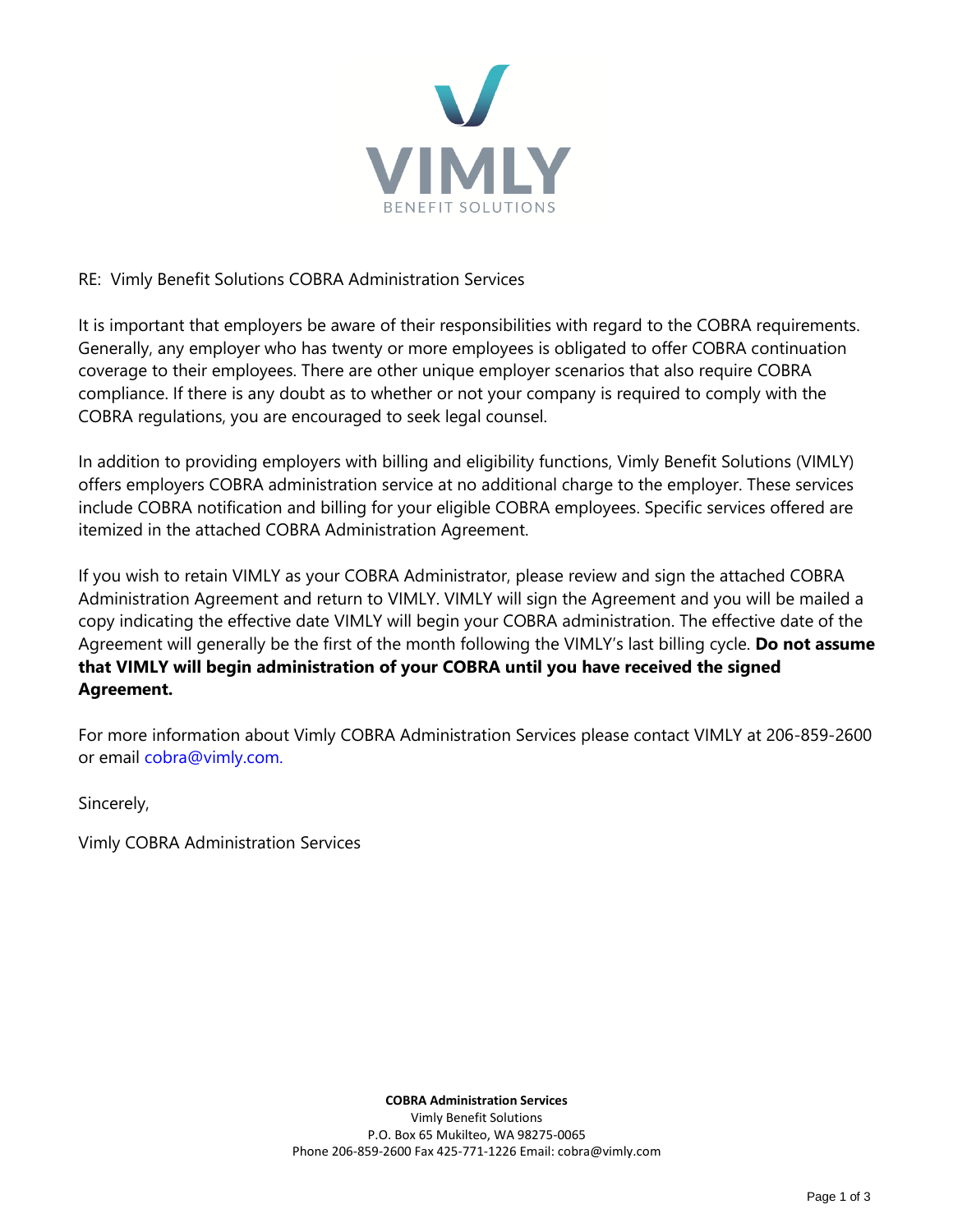#### **VIMLY COBRA ADMINISTRATION AGREEMENT**

This COBRA Administration Agreement (this "Agreement") is made by and between

and VIMLY BENEFIT SOLUTIONS

Company Name (please print) (the "Employer") (VIMLY)

*WHEREAS*, the Employer wishes to engage the services of VIMLY in order to comply with the group health plan continuation coverage requirements of Federal law, commonly known as "COBRA," as they relate to the group health plan benefits the Employer provides to its employees through

Company Plan Name (please print)

*WHEREAS*, in furtherance of the Employer's responsibility to comply with the requirements of COBRA, the Employer desires to delegate certain administrative functions and authority to VIMLY with regard to recordkeeping and accounting of qualified beneficiaries whose group health plan coverage has ceased and who are entitled to continuation coverage under COBRA.

*NOW, THEREFORE*, in consideration of the mutual covenants, conditions and agreements as hereinafter set forth, the Employer and VIMLY do hereby agree as follows:

# **ARTICLE I - Definitions**

- 1.1 Unless otherwise defined herein, capitalized terms used herein have the same meaning as ascribed to them in the Agreement.
- 1.2 "Continuation Coverage" means the extended health care coverage required by COBRA.
- 1.3 "Qualified Beneficiary" means an individual who is eligible for continuation coverage under COBRA as defined in Treas. Reg. § 54.4980B-3, Q/A-1 (a)(1).
- 1.4 "Monthly Contribution Amount" means the amount a Qualified Beneficiary must pay for Continuation Coverage for himself or herself and any dependents eligible for coverage.
- 1.5 "Plan" means the employee benefit plan that the Employer makes available to its employees.

# **ARTICLE II - Responsibilities of Employer**

- 2.1 During the term of this Agreement, Employer will:
	- (a) Provide an initial notice describing COBRA rights to each covered employee and each covered spouse in the form and manner and in the timeframe required by COBRA.
	- (b) Retain substantiating materials demonstrating compliance with the initial notice requirements of COBRA in a form and manner in compliance with COBRA.
	- (c) Provide COBRA eligibility information to VIMLY in the form and manner requested by VIMLY. The Employer will notify VIMLY of individuals who have experienced a Qualifying Event within 30 days of the Qualifying Event. The notification will be provided by noting termination or other changes of employment status on the monthly employer report, or by separate written notification to VIMLY. The information provided in the notification will include the following:
		- Name, Social Security Number;
		- Date and Type of Qualifying Event;
		- Current Mailing Address of Qualified Beneficiary; and,
		- Any other information reasonably requested by VIMLY and available to Employer.
	- (d) Provide VIMLY with any updated information about the eligibility of a Qualified Beneficiary or eligible dependent of a Qualified Beneficiary available to Employer, including, but not limited to: a change in address of the Qualified Beneficiary; the death or disability of a Qualified Beneficiary; the divorce or separation of a Qualified Beneficiary; and, the enrollment of the Qualified Beneficiary in Medicare or other group health plan coverage.
	- (e) Provide VIMLY with 30 days advance written notification prior to terminating VIMLY COBRA services.

#### **ARTICLE III - Responsibilities of VIMLY**

- 3.1 During the term of this Agreement, VIMLY will:
	- (a) Provide COBRA election notices to Qualified Beneficiaries;
	- (b) Bill Qualified Beneficiaries for the Monthly Contribution Amounts;
	- (c) Collect Monthly Contribution Amounts from Qualified Beneficiaries and remit to the insurer;
	- (d) Provide notice of unavailability of COBRA coverage; and,
	- (e) Provide notice of early termination of COBRA coverage.
- 3.2 VIMLY will provide notification of the right to elect continuation coverage under the Plan to individuals who have been identified by the Employer as Qualified Beneficiaries who have experienced a Qualifying Event. VIMLY will mail the notice by first class mail to the mailing address provided by the Employer. A single notice, addressed to each Qualified Beneficiary, may be sent to a covered employee, covered spouse and dependents residing at the same address. The notice will be mailed within fourteen (14) calendar days from receipt of the notification from the Employer. The notice will specify coverage(s) under the Plan for which the Qualified Beneficiary is eligible, the COBRA premium amount, and due date.
- 3.3 Unless otherwise notified by the Employer in writing, VIMLY will be entitled to conclusively presume that a Qualified Beneficiary's eligibility for continuation of coverage under the Plan has not terminated by reason of coverage under another group health plan.
- 3.4 VIMLY will determine the applicable COBRA premium for each Qualified Beneficiary and may include in that premium amount an